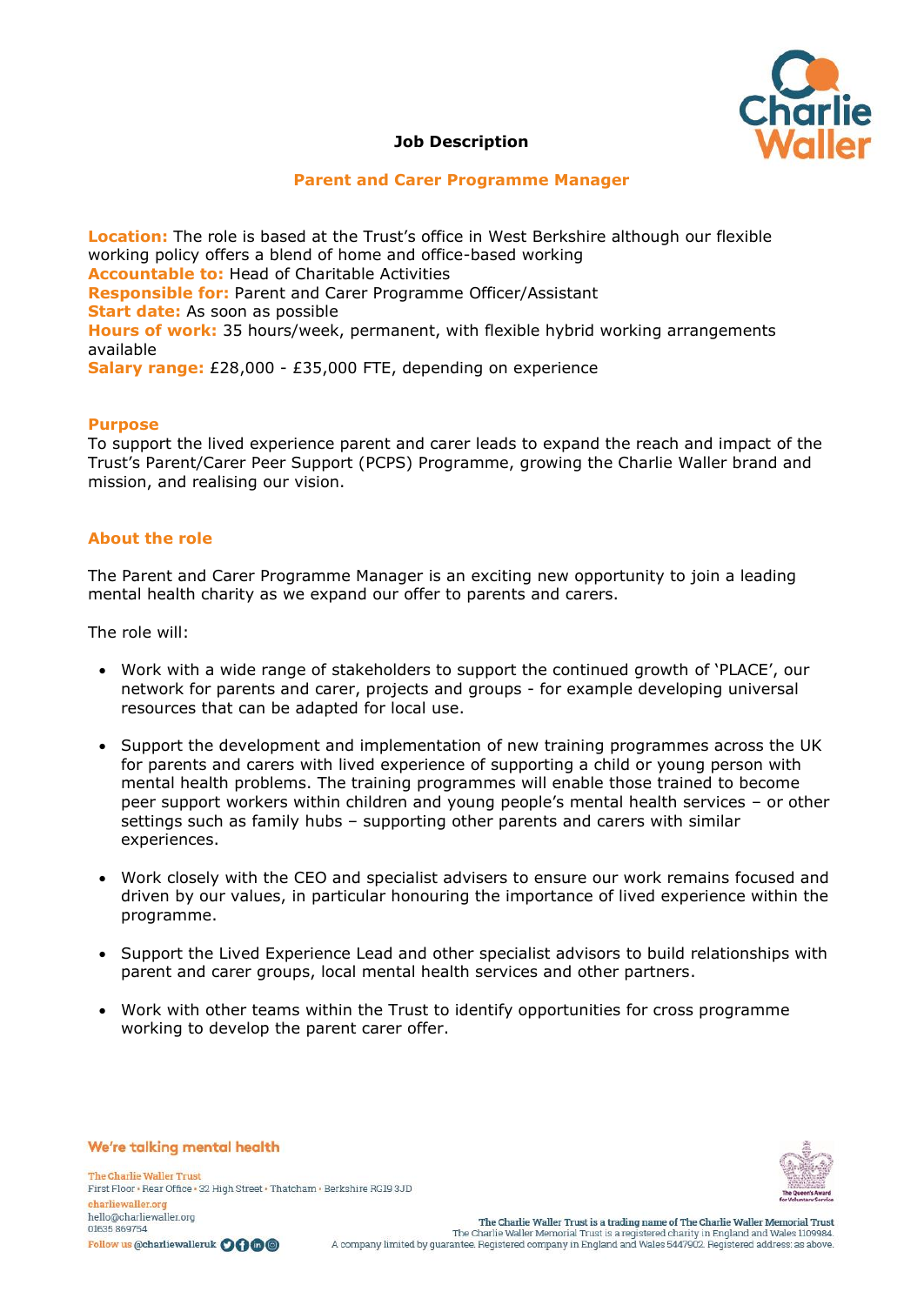

#### **About our team**

This role sits within our small but effective Parent and Carer team. We are a dedicated and friendly team, deeply committed to supporting parents and carers to help their children and young people thrive. We take a co-production approach: parents and carers with lived experience of supporting a child with a mental health problem are involved as partners in shaping and delivering our work, as are professionals.

There is an increasing need for mental health support amongst children and young people. We know that parents and carers benefit from the support of people who've been through similar experiences. Our response to this has been built on co-production. It includes;

- Creating a national network of parents and carers who are supporting a child with a mental health problem, led by parents and carers.
- Piloting the first dedicated training for parents and carers who wish to become peer support workers.
- Raising the profile of parents and carers of children with emotional or mental health difficulties at local and national levels.

#### **About the Charlie Waller Trust**

The Charlie Waller Trust was created by the Waller family in 1997 in response to the loss of their son and brother Charlie who tragically took his own life whilst suffering from depression. We have since become one of the UK's most respected mental health charities.

Our overarching mission is to educate young people and those with responsibility for them parents and carers, teachers, college and university staff, and employers - about their mental health and wellbeing.

At Charlie Waller, our vision is of a world where people understand and talk openly about mental health, where young people and those who support them are equipped to maintain and enhance their mental health and wellbeing and have the confidence to seek help when they need it.

Caring for a child or young person with mental health problems can be devastating and the Trust offers free resources to parents and carers to help them learn how to support children and young people who are struggling.

#### **Key responsibilities**

- Plan, support and facilitate a range of projects within a programme structure considering interdependencies and mitigation of issues and risks, in particular but not exclusively the development of the PLACE network, the continued roll out of the Parent Carer Peer Support Training Programme and its evaluation, and the delivery of the Parent Carer Peer Support worker programme.
- Identify, fulfil developing needs and promote the Parent Carer Programmes with key stakeholders including including Health Education England (HEE), Integrated Care Systems Commissioners and Service Leads.
- Horizon scan, keeping abreast of policy or other issues that might impact on the programme positively or negatively. Identify new opportunities and work up new projects from scratch.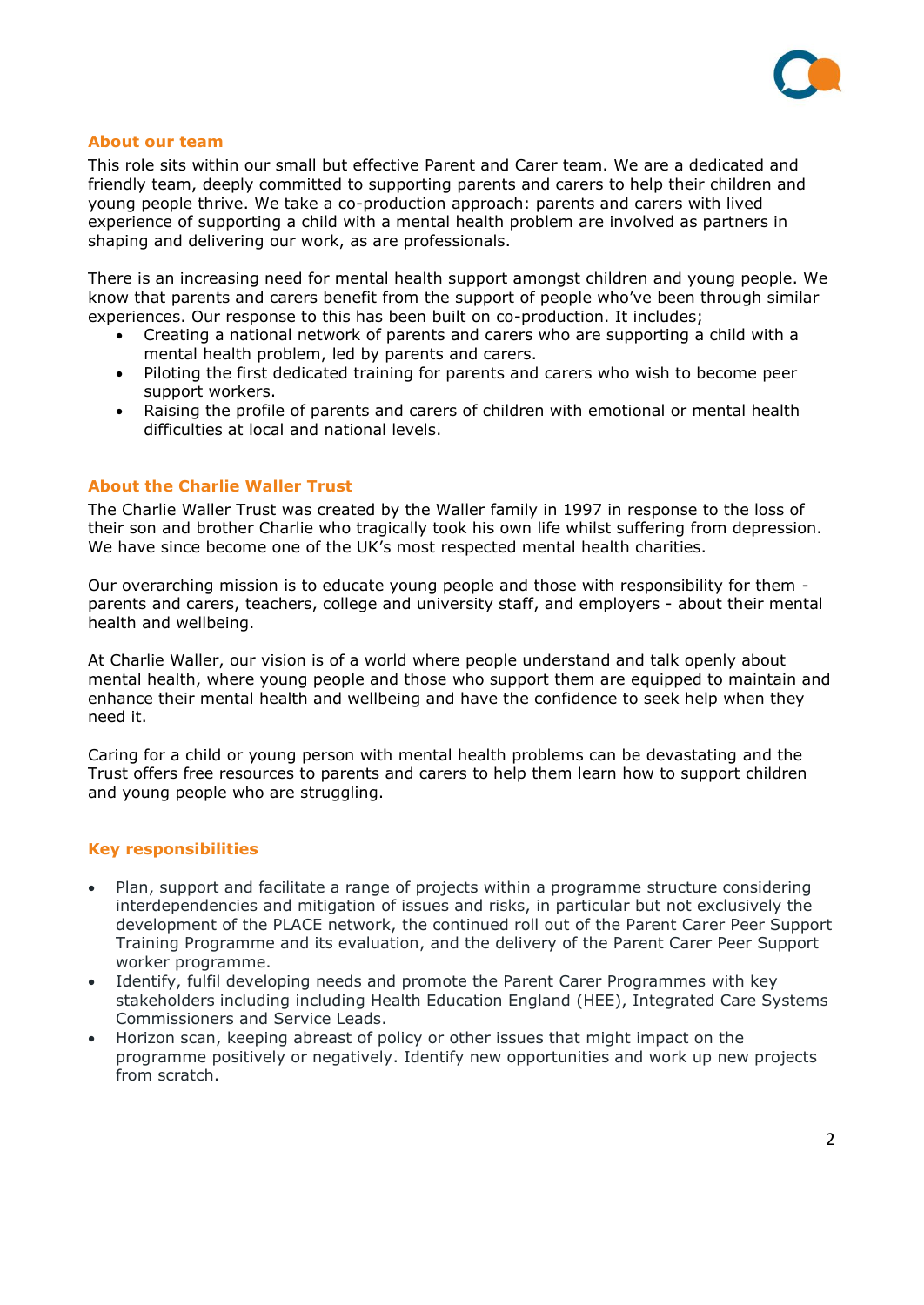

- Ensure accountability, managing the programme budgets and contributing to the effectiveness of our governance, work programme, quality assurance returns and business planning.
- Manage and support the development of other staff members in the team, embodying a collaborative and supportive leadership culture in line with the values and behaviours of the Charlie Waller Trust (CWT).
- Ensure all materials are of high quality, including writing briefings for senior stakeholders, working with communication team colleagues and disseminating all aspects of our parent and carer programme to our internal and external audiences.
- Collaborate with colleagues across CWT to identify and develop projects for funding bids and contribute to proposals and presentations where required.
- Monitor progress against targets and provide regular updates.
- Attend CWT and other events to establish new contacts, develop existing relationships, and raise CWT's profile with potential supporters.
- Ensure that systems and processes are effective, and that our database is being updated and used as the central source of information.
- Liaise with a wide variety of people and organisations, including supporters of the Trust, trainers, funders, other statutory and voluntary organisations who work in the mental health field, and members of the public.
- Ensure that the needs of minoritised communities are considered and embedded.
- Always ensure compliance to data protection, safeguarding, confidentiality and relevant organisational policies and procedures.
- Other duties as may be reasonably prescribed by the Trust, appropriate to the grade and responsibilities of the post.
- Attend regular team meetings with colleagues.
- Personal learning development and keeping up to date on research, relevant legislation, policy and practice, and other literature relevant to the role.

## **Person specification**

The successful candidate will likely have the following competencies and experience but not necessarily all. If you feel that you are a strong candidate, please do still apply.

## **Experience**

- Experience in managing projects or programmes
- Experience of budget management
- Proven line management experience
- Ability to produce high quality communications, briefings and submissions
- Experience of setting and monitoring plans, targets and objectives
- Experience of navigating complex systems and contract negotiation
- Knowledge of children and young people's mental health systems in the UK
- Project management skills and experience, including managing multiple projects simultaneously, if no formal project management training is in place training will be given as CPD
- Knowledge of GDPR requirements

## **Skills and knowledge**

- Highly organised and able to prioritise, plan effectively, delegate and work at pace to deadlines
- Leadership skills that encourage team members to contribute effectively to the smooth running of the programme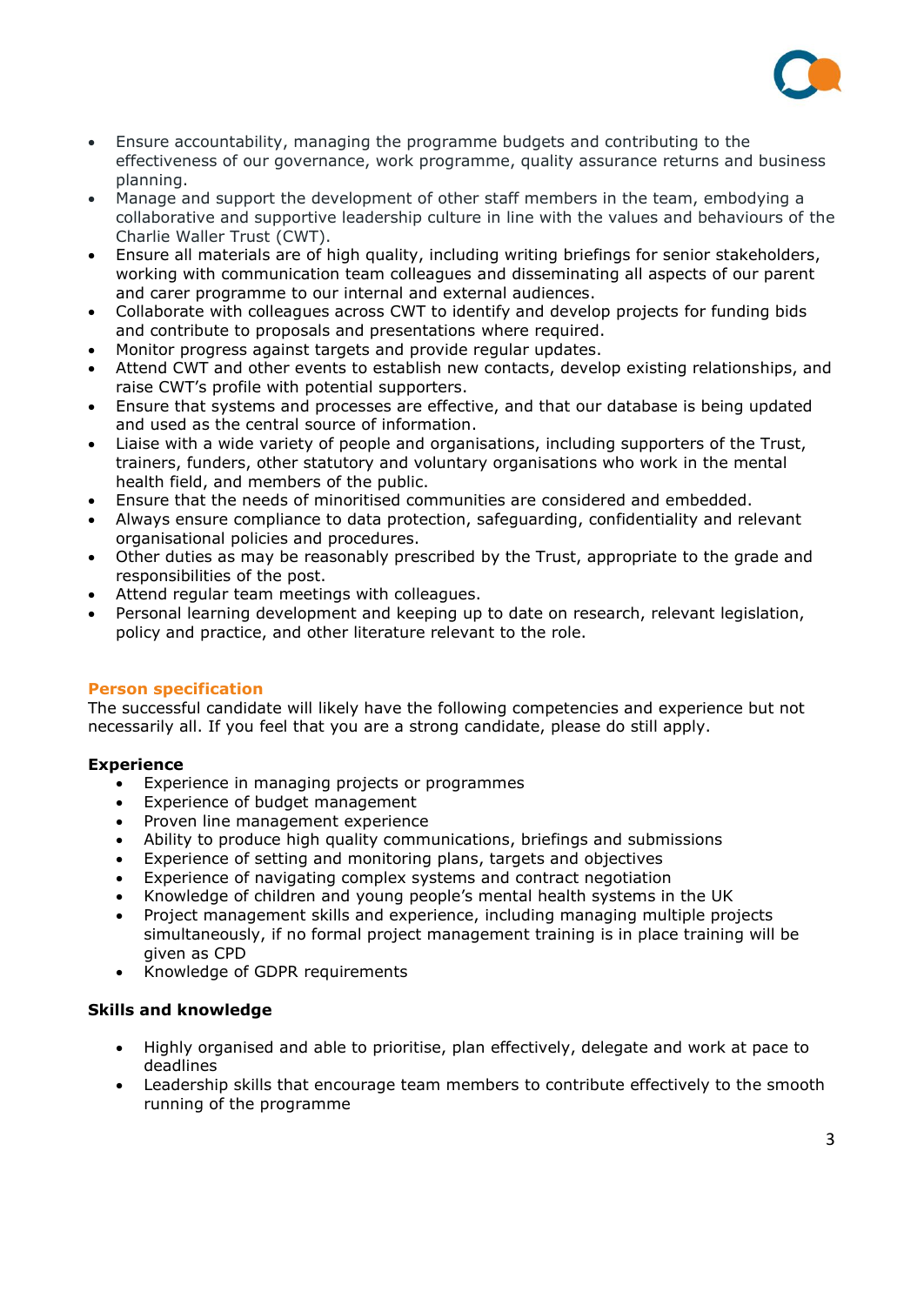

- Impeccable eye for detail and be able to problem solve at pace and speed
- Excellent interpersonal skills to enable building of effective relationships, both internally and externally, with confidence in negotiation, influencing and sustaining relationships
- Excellent written and oral communication skills, with the ability to communicate complex ideas well in writing and verbally
- Knowledge of effective monitoring, evaluation and impact measurement
- Abilities and willingness to learn to use relevant software and applications (such as Teams, SharePoint, OneDrive, Umbraco, Dynamics365, Microsoft Office)

## **Personal Attributes**

- Comfortable and confident in representing the charity
- Reflective and able to learn from experience
- Empathy and ability to understand the challenges facing parents and carers
- Interest in and awareness of mental health issues and a commitment to working to meet the charity's objectives
- Capable of working as part of a team and autonomously
- Enthusiastic and flexible with a strong willingness to learn

## **Benefits**

We want people to thrive at the Trust; we believe you do your best work when you feel your best. That being the case, our team comes first, and we are proud of our culture: we offer a supportive, flexible and enjoyable place to work.

As part of our employed team, the following benefits are available to you:

- A workplace pension scheme to support you with saving for your retirement, into which we pay 3%.
- Generous annual leave allowance 22 days plus public holidays and the period between Christmas and New Year (and 2 extra days after two years' service +1 day per additional year, up to a maximum of 5).
- Flexible working offering a blend of home and office-based working.
- Access to talking therapies.
- Access to a comprehensive 'Mental Health and Wellbeing Plan' (with a designated wellbeing lead and champion) – the aim of which is to help keep all staff mentally well and to support them through periods of poor mental health.
- Happier weekdays Get to know colleagues better through team lunches and socials.
- Investing in you We value regular 1 to 1s between staff and line managers to provide personal and professional support.
- **EXEC** Learning and development
	- When you grow, we grow. We're keen to support your professional development. Take a course, buy a book, gain some knowledge - we'll support you to do so.
	- **EX** As well as a comprehensive induction, you'll also benefit from internal skill-shares and team days for the chance to reflect and hone your skills with the rest of the team.